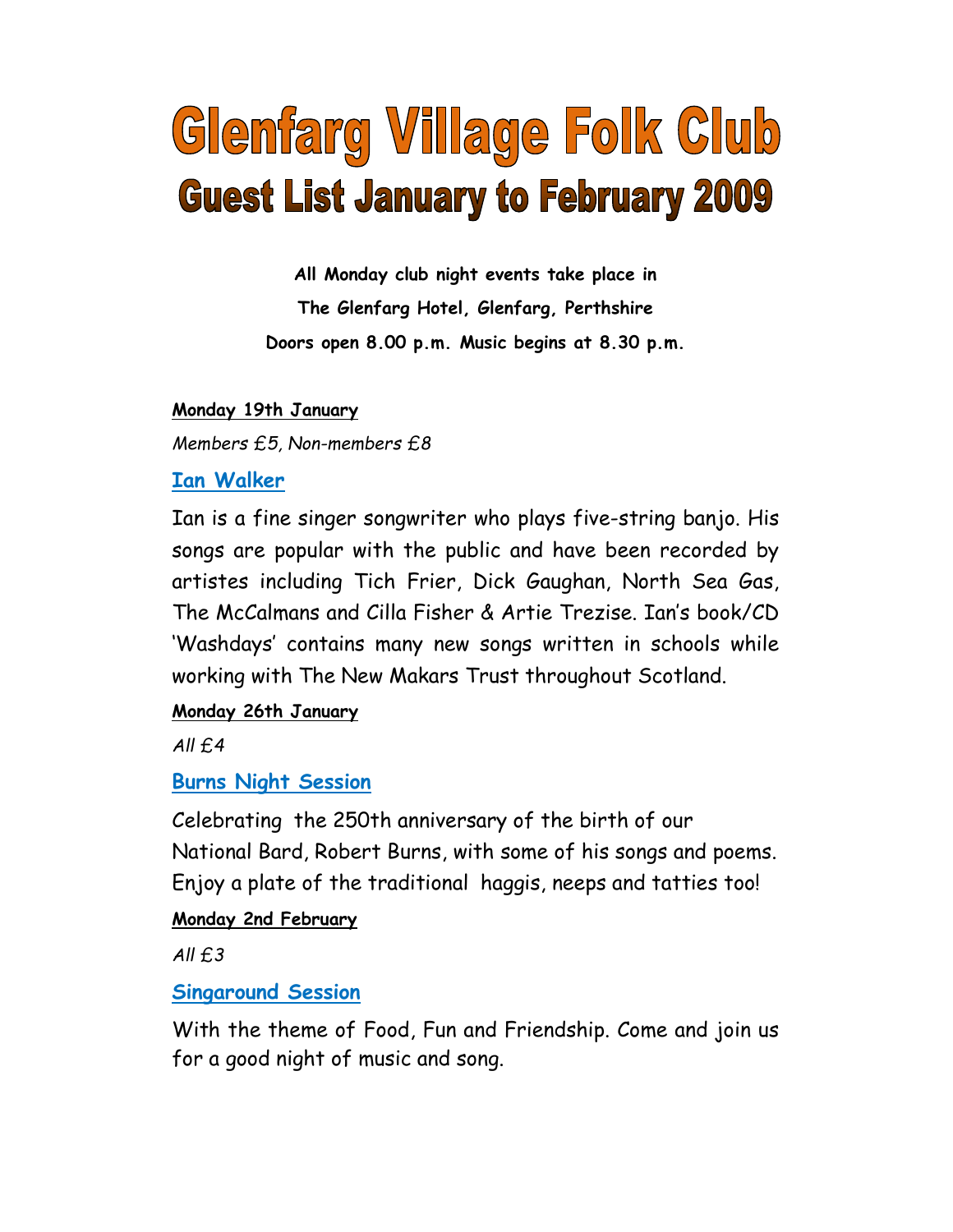#### Monday 9th February

Members £5, Non-members £8

Fil Campbell & Tom McFarland

Singing songs from her highly successful RTE TV series 'Songbirds' which celebrates the beautiful songs of Delia Murphy, Bridie Gallagher, Ruby Murray, Mary O'Hara and Margaret Barry, Fil's glorious soaring voice and Tom's mesmerising percussion accompaniment make for an evening of sheer delight.

#### Monday 16th February

Members £5, Non-members £8

Robin Laing

Robin is one of Scotland's premier singer-songwriters. Stylishly penned songs of life delivered with good humour and panache. He has a stack of CDs to his credit and following the success of 'The Whisky Muse' has recently published a new book 'The Whisky River' following the Spey and its 52 distilleries.

#### Sunday 22nd February

All £4 per person

Quiz Night—7 pm start

Please phone Caroline on 01577-830239 to book your table.

# \*\*\*\*\*\*\*\*\*\*\*\*\*\*\*\*\*\*\*\*\*\*\*\*\*\*\*\*\*\*\*\*\*\*\*\*\*\*\*\*\*\*\*\*\*\*\*\*\*\*\*\*\*\*\*\*\*\*\*\*\*\*\*\*\*\*\*\*\*\*\*\*\*\*\*\*\*\* **31st Glenfarg Folk Feast**

# 17th 18th 19th April

Our guests are:

Christine Bovill; Breabach; The Farg Folk